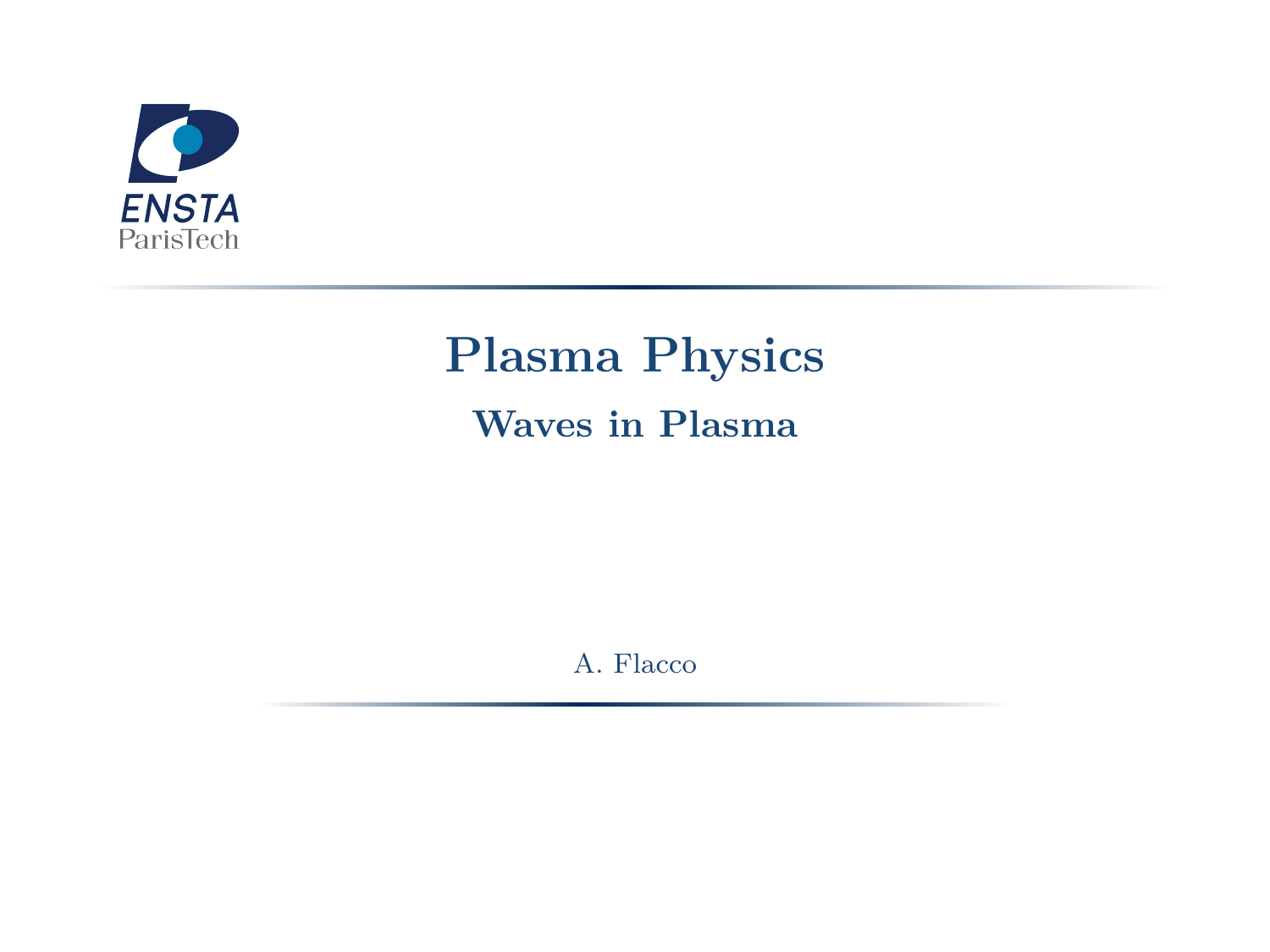## **Waves Equation in Plasma**

### **Maxwell Equations**

Charge and current densities:

$$
\rho = \sum_{\alpha} n_{\alpha} q_{\alpha}
$$

$$
\mathbf{j} = \sum_{\alpha} n_{\alpha} q_{\alpha} \mathbf{u}_{\alpha}
$$

Maxwell's equations:

$$
\varepsilon_0 \nabla \cdot \mathbf{E} = \sum_{\alpha} n_{\alpha} q_{\alpha} = \rho
$$
  

$$
\nabla \times \mathbf{E} = \dot{\mathbf{B}}
$$
  

$$
\nabla \cdot \mathbf{B} = 0
$$
  

$$
\mu_0^{-1} \nabla \times \mathbf{B} = \varepsilon_0 \mathbf{E} + \sum_{\alpha} n_{\alpha} q_{\alpha} \mathbf{u}_{\alpha}
$$
  

$$
= \varepsilon_0 \dot{\mathbf{E}} + \mathbf{j}
$$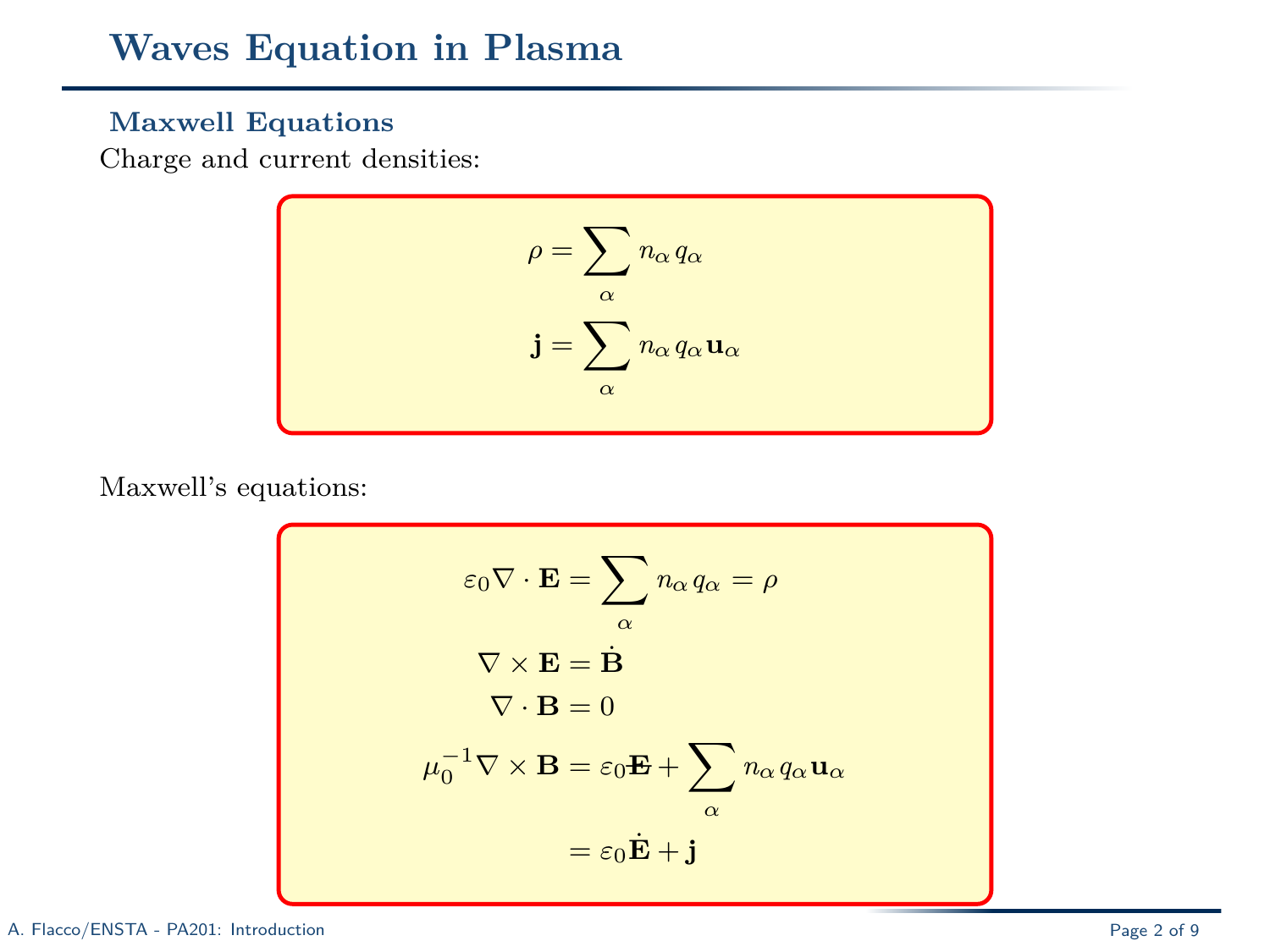### **Waves equation in the Fourier space**

Following the usual procedure,  $\nabla \times$  of II is taken and IV is used:

$$
\nabla \times \nabla \times \mathbf{E} = -\frac{\partial}{\partial t} \left[ \frac{1}{\varepsilon_0 c^2} \mathbf{j} - \frac{1}{c^2} \frac{\partial \mathbf{E}}{\partial t} \right]
$$

The Fourier transform of the equations is taken, where for

$$
\mathbf{E}_{\mathbf{k},\omega}=\mathbf{E_{0}}\exp\left[i\left(\mathbf{k}\cdot\mathbf{x}-\omega t\right)\right]
$$

it holds

$$
\begin{cases}\n\begin{array}{rcl}\n\mathcal{F}\nabla\times & = & -\mathrm{i}\mathbf{k}\times \\
\mathcal{F}\partial_t & = & -\mathrm{i}\omega\n\end{array}\n\end{cases}
$$

for which

$$
\mathbf{k} \times \mathbf{k} \times \mathbf{E} = -i\omega \left[ \frac{1}{c^2 \varepsilon_0} \mathbf{j} + \frac{i\omega}{c^2} \mathbf{E} \right]
$$

#### A. Flacco/ENSTA - PA201: Introduction Page 3 of 9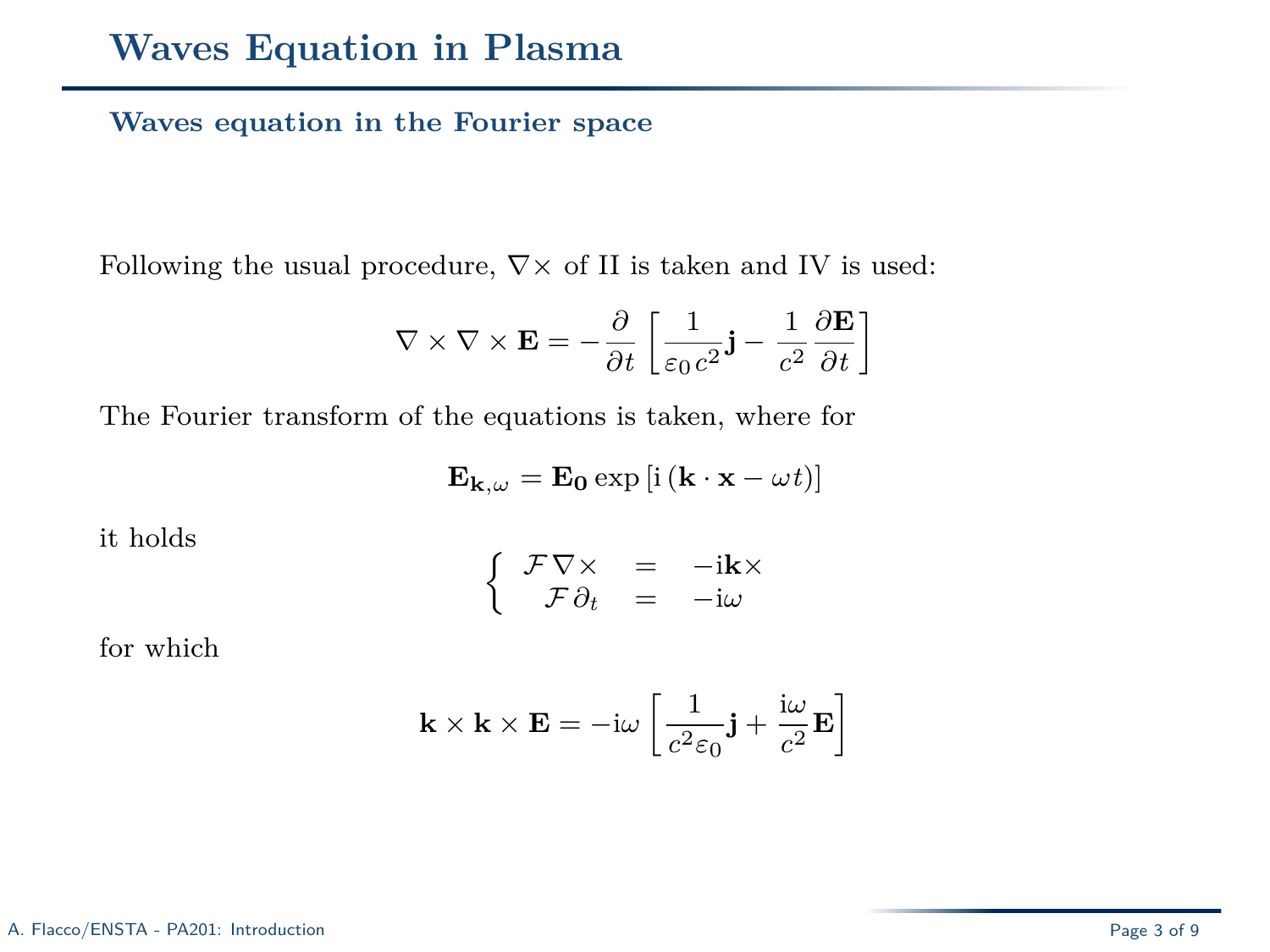# **Waves Equation in Plasma**

### **Conductivity and Permittivity tensors**

We define the conductivity tensor as

$$
\mathbf{j} = \underline{\underline{\sigma}} \cdot \mathbf{E}
$$

then

$$
\mathbf{k} \times \mathbf{k} \times \mathbf{E} = \frac{\omega^2}{c^2} \left[ \underline{\mathbb{1}} - \frac{\mathrm{i}}{\varepsilon_0 \omega} \underline{\sigma} \right] \mathbf{E}
$$

From this expression it is defined the tensor form of the permittivity:

$$
\underline{\underline{\epsilon}} \equiv \left[ \underline{\underline{\mathbb{1}}} - \frac{i}{\epsilon_0 \omega} \underline{\underline{\sigma}} \right]
$$

The wave equation for a conducting fluid can then be written as

$$
\left[ \left( \underline{\underline{\mathbb{1}}} - \frac{\mathbf{k} \mathbf{k}}{k^2} \right) \frac{c^2 k^2}{\omega^2} - \underline{\underline{\varepsilon}} \right] \mathbf{E} = 0
$$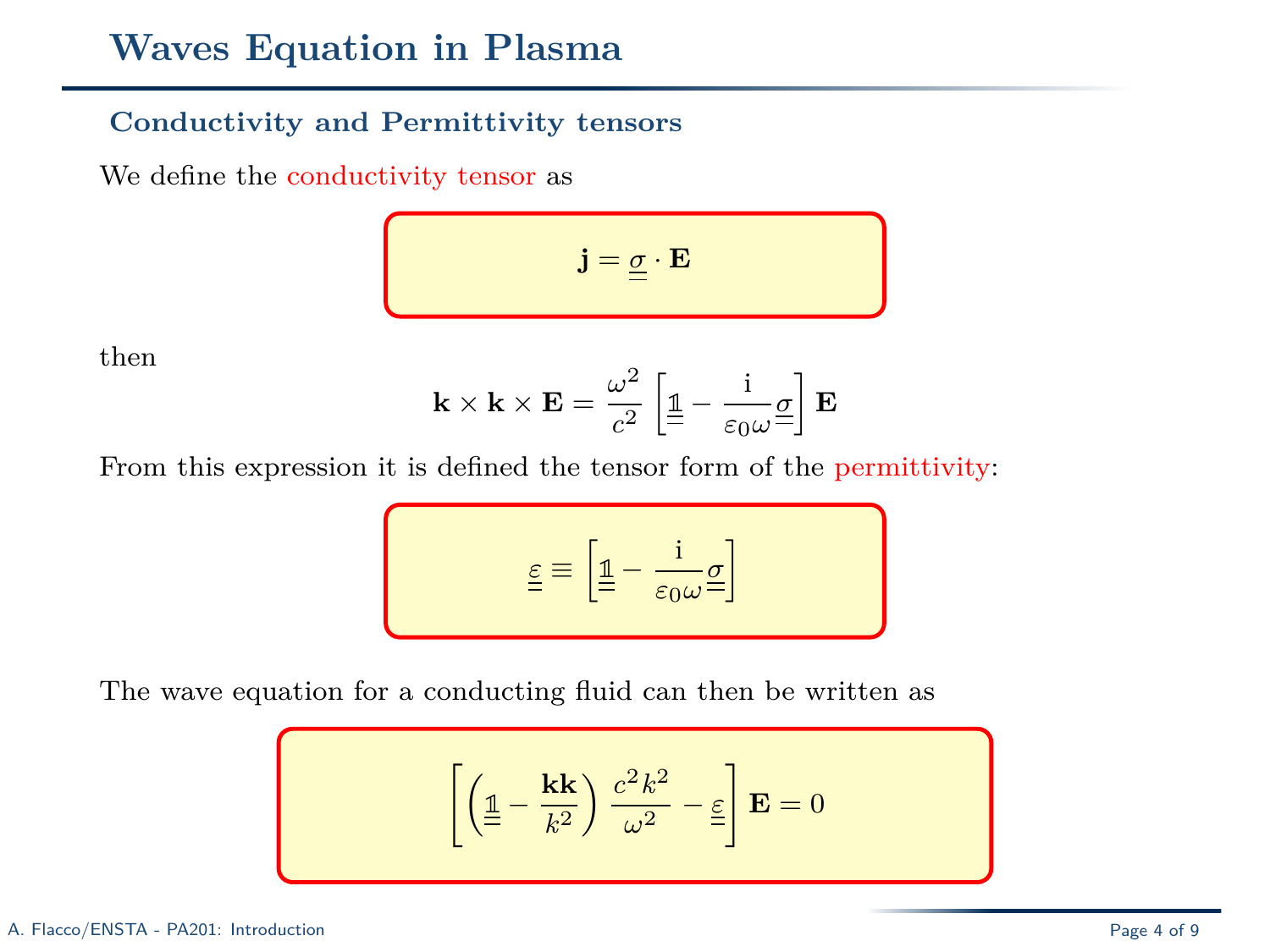### **General considerations**

The equation in the form

$$
\left[ \left( \underline{\underline{\mathbb{1}}} - \frac{\mathbf{k} \mathbf{k}}{k^2} \right) \frac{c^2 k^2}{\omega^2} - \underline{\underline{\varepsilon}} \right] \mathbf{E} = 0
$$

is the most general expression we can give. It's worth to underline that:

- it represents a set of three equations (non banal solutions for det  $[\cdots] = 0$ );
- $\bullet\,$  the physics is yet to be set via the conductivity tensor  $\underline{\sigma}$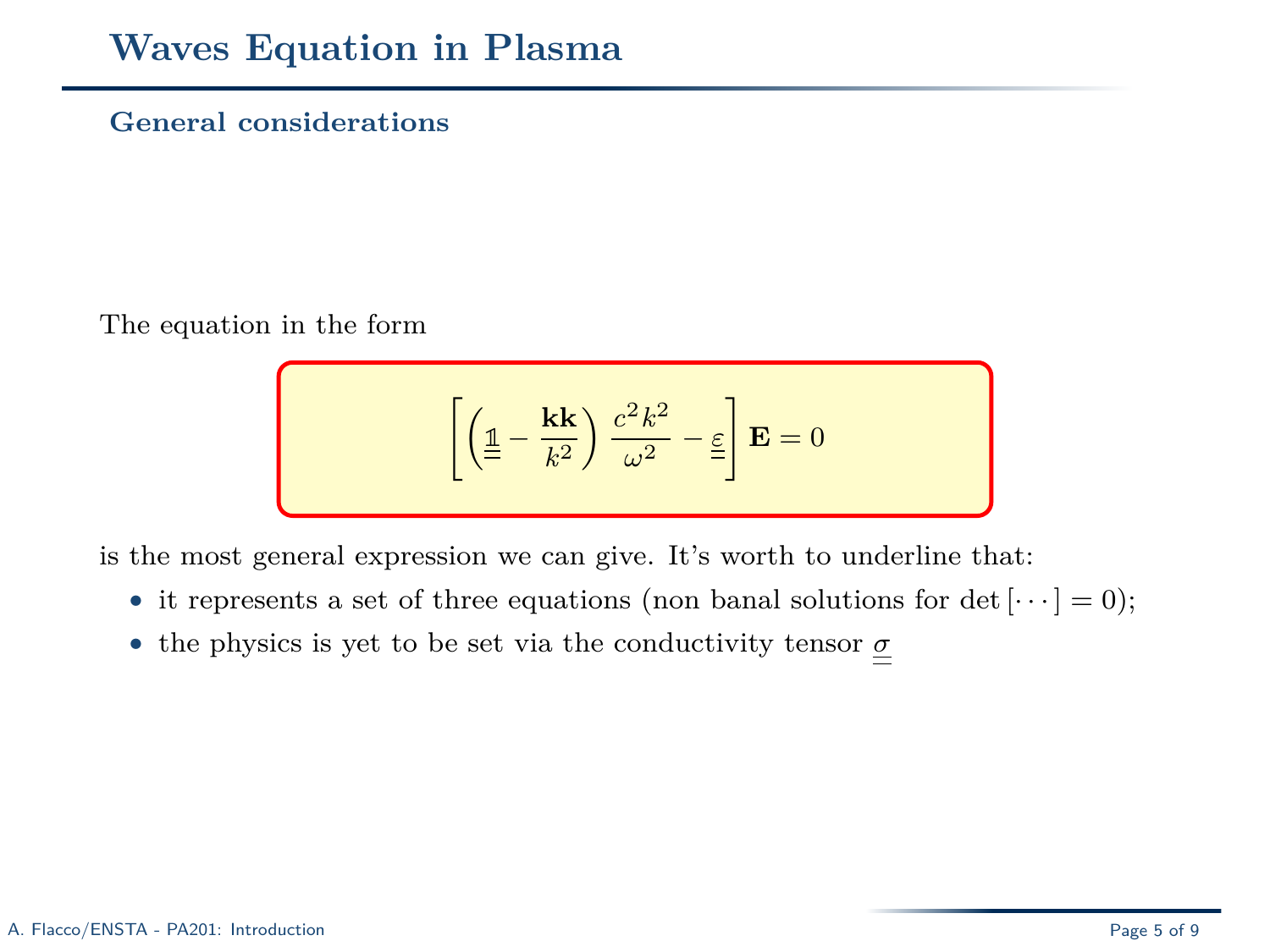We wish to derive  $\sigma$  from the fluid equations. At the first order we have:

$$
\frac{\partial n}{\partial t} + \nabla \cdot (\mathbf{u}n) = 0
$$

$$
mn \frac{\mathbf{D} \mathbf{u}}{\mathbf{D} t} = nq (\mathbf{E} + \mathbf{u} \times \mathbf{B}) - \nabla \cdot \underline{\mathbf{P}}
$$

where  $\underline{P} = mn \langle \mathbf{w} \mathbf{w} \rangle$  is the highest order momentum. In the "cold plasma" approximation" we neglect the thermal movement of the particles:

$$
\mathbf{w} \to 0 \Rightarrow \underline{\mathbf{P}} = 0
$$

By solving the equations (first order perturbative) one gets

$$
\mathbf{u}_{\alpha} = \mathrm{i} \frac{q_{\alpha}}{\omega m_{\alpha}} \mathbf{E}
$$

$$
\mathbf{E} \qquad \qquad \mathbf{j}_{\alpha} = n_{\alpha} q_{\alpha} \mathbf{u}_{\alpha} = \mathrm{i} \frac{n_{\alpha} q_{\alpha}^2}{\omega m_{\alpha}} \mathbf{E}
$$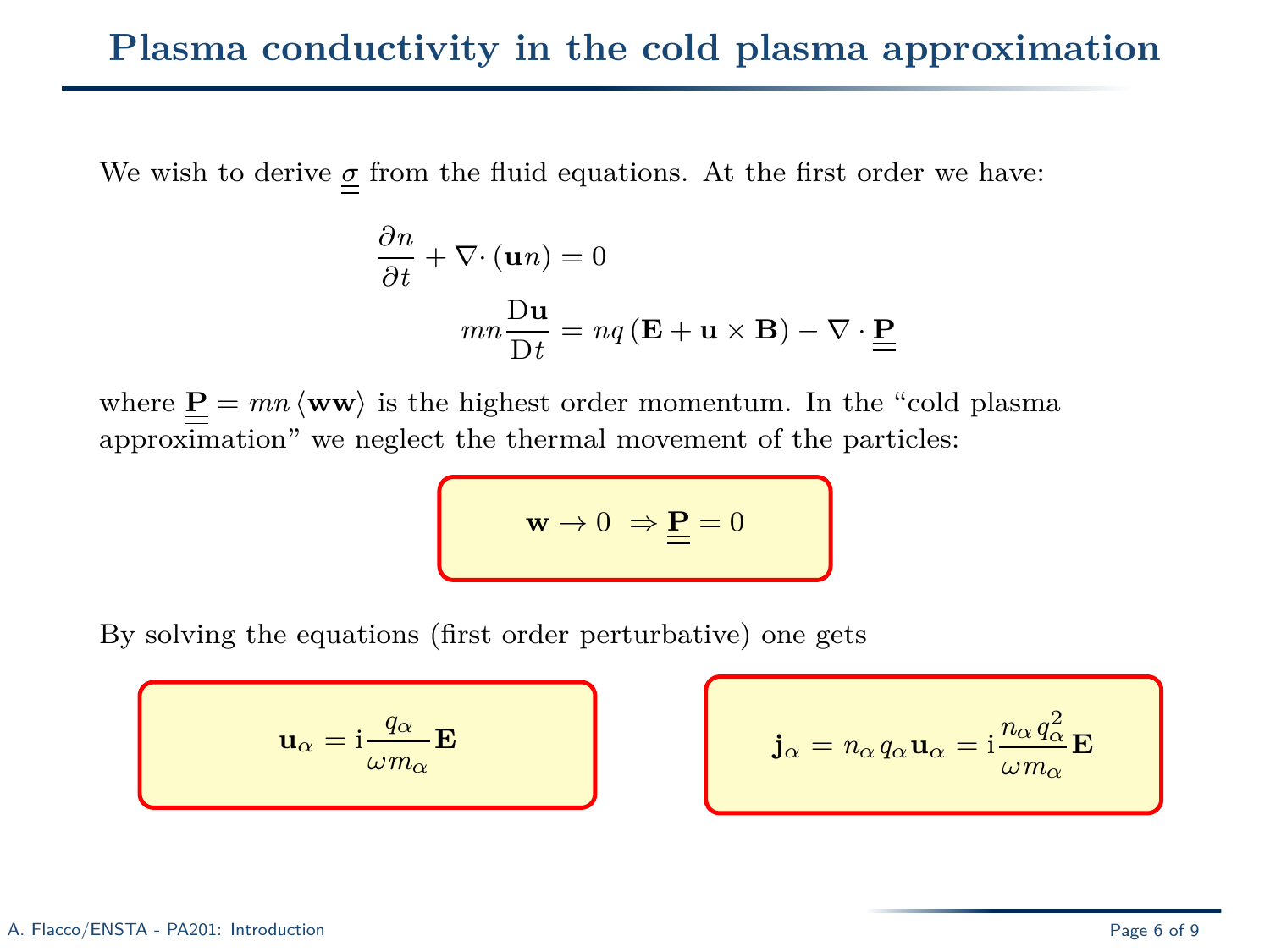From the definitions:

$$
\underline{\underline{\epsilon}} = \underline{\underline{\mathbb{1}}} - \frac{\underline{\mathbf{i}}}{\epsilon_0 \omega} \underline{\underline{\sigma}}
$$
\n
$$
= \left[ 1 - \sum_{\alpha} \frac{\omega_{p\alpha}^2}{\omega^2} \right] \underline{\underline{\mathbb{1}}}
$$

According to this result cold plasma permittivity is a scalar:

$$
\underline{\underline{\varepsilon}}_{cold} = \varepsilon_{cold} \underline{\underline{\mathbb{1}}}
$$

Setting  $\hat{\mathbf{k}} \parallel \hat{\mathbf{z}}$  the wave equation reduces to:

$$
\begin{bmatrix} \frac{c^2 k^2}{\omega^2} - \varepsilon & 0 & 0\\ 0 & \frac{c^2 k^2}{\omega^2} - \varepsilon & 0\\ 0 & 0 & \varepsilon \end{bmatrix} \mathbf{E} = 0
$$

Two kinds of solutions are to be explored:

- $E_z \neq 0$ : longitudinal waves
- $E_z = 0$ : transverse waves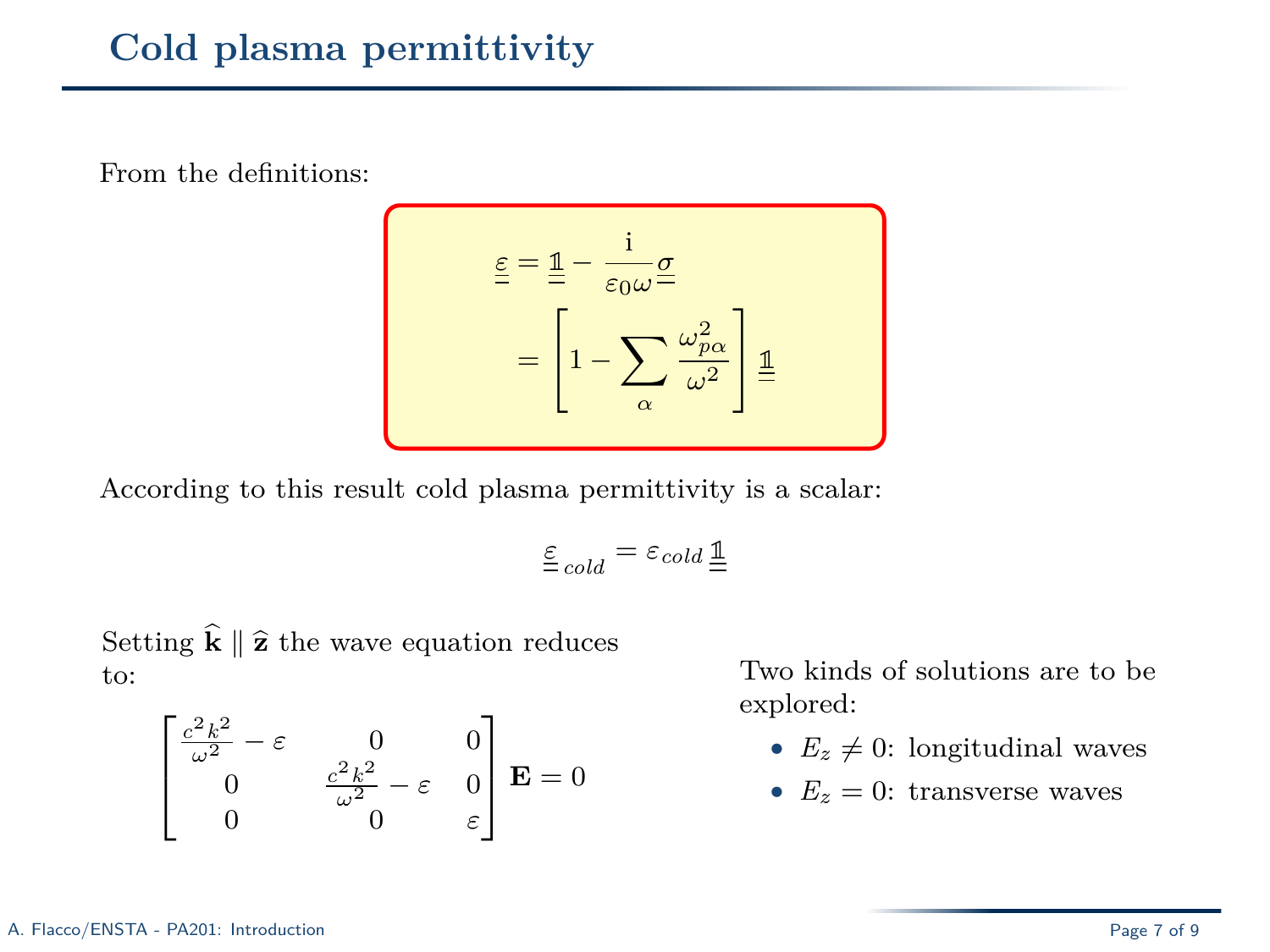### **Longitudinal waves**

For longitudinal waves  $(E_z \neq 0)$  the permittivity voids:

$$
\varepsilon=0\longrightarrow\omega^2=\omega_{p\alpha}
$$

This represents a purely electrostatic space charge wave

In a cold plasma there is no spatial dispersion  $(j(x))$  is function of only local value of **E**)

Since  $\omega$  is independent of **k**:

$$
v_g = \frac{\partial \omega}{\partial k} = 0
$$

hence the wave does not propagate.